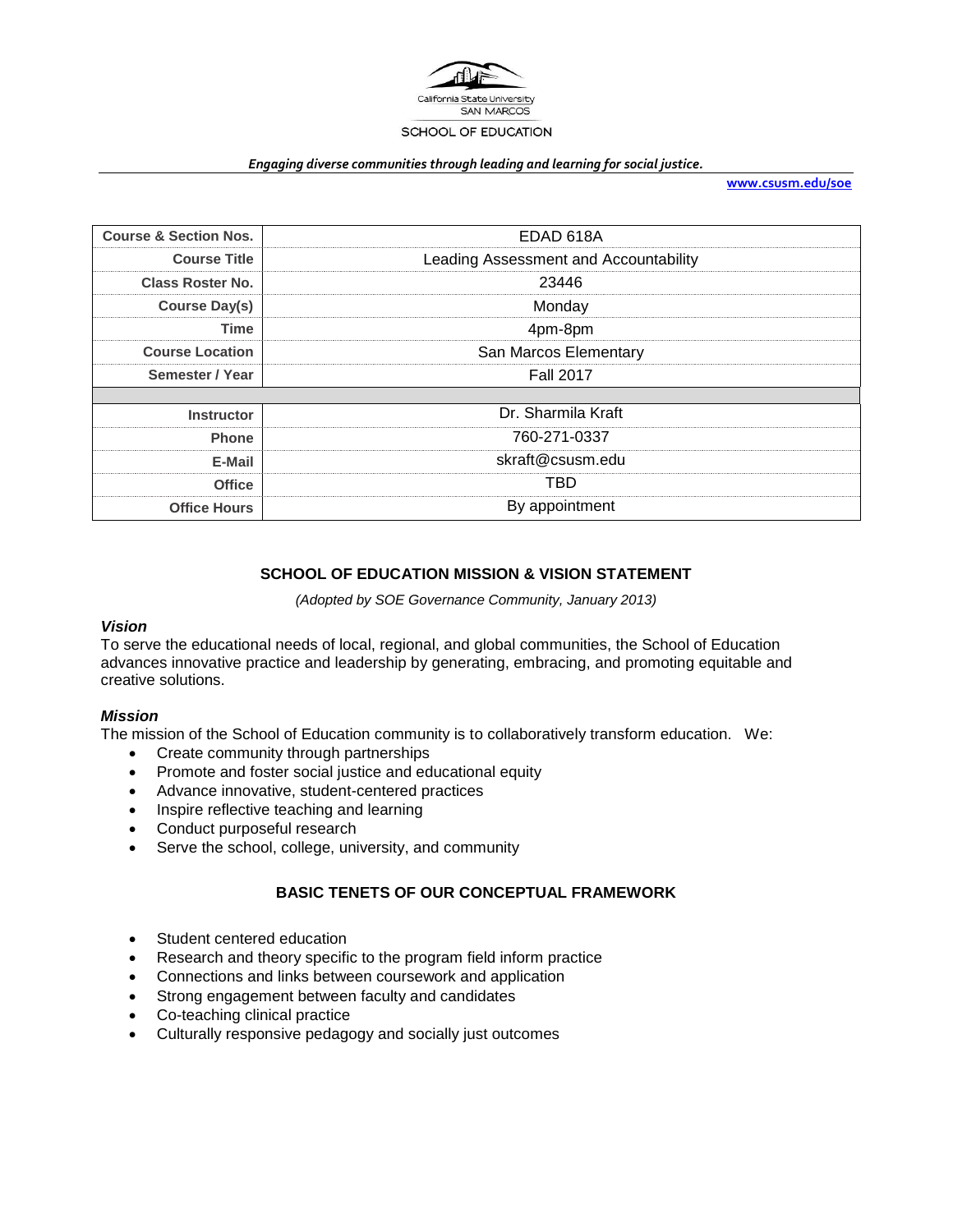### **COURSE DESCRIPTION**

Candidates learn how to identify, generate, and use data to make decisions about pedagogy and adjustment of instructional policies and procedures through the lens of student success and equity. The effective use of assessment data from the classroom, as well as from system-wide sources, in establishing and using accountability systems is addressed.

#### **Course Prerequisite:**

Continued progress in the Educational Administration program.

#### **Course Objectives:**

The course objectives, assignments, student learning outcomes, and assessments have been aligned with the following CCTC standards (2016):

- 1. Developing a student-centered vision of teaching and learning
- 5. Promoting effective curriculum, instruction, and assessment

### **REQUIRED TEXTS**

Goldring, E. and Berends, M. (2009) *Leading with data: Pathways to improve your school.* Thousand Oaks, CA: Corwin Press.

Bryk, A. S., Gomez, L. M., Grunow, A., & LeMahieu, P. G. (2015). *Learning to Improve: How America's Schools Can Get Better at Getting Better*. Cambridge, MA: Harvard Education Press.

#### **COURSE LEARNING OUTCOMES**

Upon successful completion of this course, candidates will be able to:

- Investigate and report on assessment, data collection, and data analysis and its alignment with and promotes the mission and vision of the candidates' school.
- Demonstrate written and oral communication to express data outcomes, especially that of disenfranchised groups, to the various stakeholders.
- Deliver professional development by training cohort peers on the wide variety of testing instruments used in the schools such as the California English Language Development Test (CELDT), psychological tests, and tests of basic skills.

#### **Expected Dispositions for the Education Professional**

Assessing a candidate's dispositions within a professional preparation program is recognition that teaching and working with learners of all ages requires not only specific content knowledge and pedagogical skills, but positive attitudes about multiple dimensions of the profession. The School of Education has identified six dispositions – social justice and equity, collaboration, critical thinking, professional ethics, reflective teaching and learning, and life-long learning—and developed an assessment rubric. Candidates in the Ed Admin program have two additional dispositions: visionary and ready to lead. For each dispositional element, there are three levels of performance - *unacceptable*, *initial target*, and *advanced target*. The description and rubric for the three levels of performance offer measurable behaviors and examples.

The assessment is designed to provide candidates with ongoing feedback for their growth in professional dispositions and includes a self-assessment by the candidate. The dispositions and rubric are presented, explained and assessed in one or more designated courses in each program as well as in clinical practice. Based upon assessment feedback candidates will compose a reflection that becomes part of the candidate's Teaching Performance Expectation portfolio. Candidates are expected to meet the level of *initial target* during the program.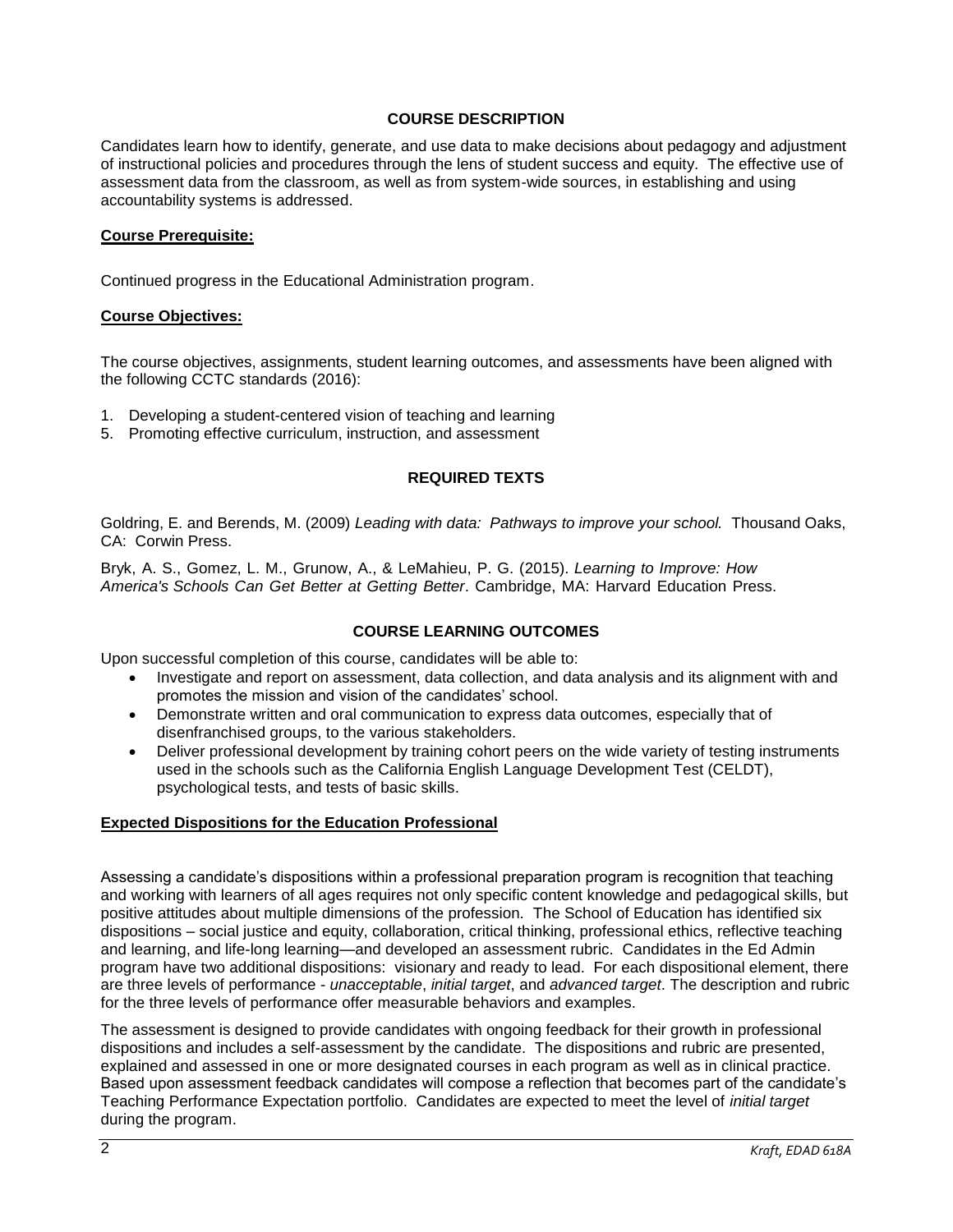# **PROGRAM STUDENT LEARNING OUTCOMES (PSLOs)**

Program Student Learning Outcomes (approval expected spring 2017): Students graduating with a Master of Arts in Educational Administration will master the following outcomes:

- 1. Meet the required standards for dispositions for the profession (measured through EDAD 610, EDAD 618A, EDAD 620 surveys)
- 2. Demonstrate proficiency in the California Administrator Performance Expectations (measured through the EDAD 620 digital portfolio)
- 3. Develop and apply research skills to address practice within the candidate's teaching setting (measured through EDAD 618A, EDAD 618B case study and action plan to improve school achievement).
- 4. Analyze and integrate research (EDUC 622, EDUC 698 thesis)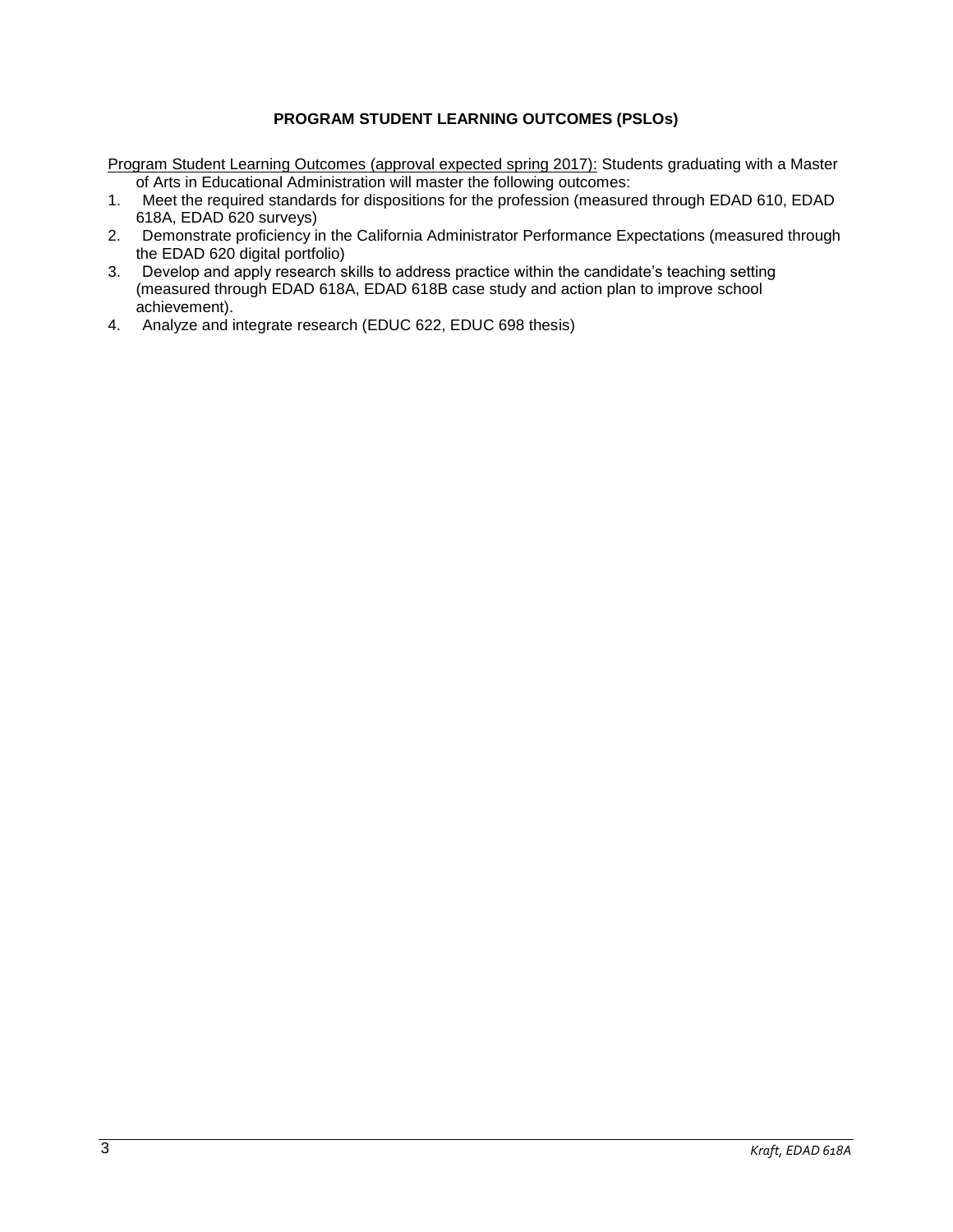# **SCHEDULE/COURSE OUTLINE**

| <b>Session/Date</b>                                                      | <b>Topic</b>                                                                                                                                                                                                                                                                                                                                                                                                                | <b>Assignment</b>                                                                                                                                                                                                                                                                                                                                                                                                                           | Due Date               |
|--------------------------------------------------------------------------|-----------------------------------------------------------------------------------------------------------------------------------------------------------------------------------------------------------------------------------------------------------------------------------------------------------------------------------------------------------------------------------------------------------------------------|---------------------------------------------------------------------------------------------------------------------------------------------------------------------------------------------------------------------------------------------------------------------------------------------------------------------------------------------------------------------------------------------------------------------------------------------|------------------------|
| <b>August 28, 2017</b>                                                   | Introduction to class and<br>$\bullet$<br>logistics<br>Assessment, Accountability,<br>$\bullet$<br>Data and ImprovementOh<br>My!<br>User Centered and Data<br>$\bullet$<br><b>Driven Decisions</b><br>CA Dashboard and SBAC<br>$\bullet$<br>Thoughts on closing the<br>achievement gap via the use<br>of the dashboard/SBAC data<br>The annotated bibliography<br>$\bullet$<br>(3-5 articles)<br>APA refresher<br>$\bullet$ | <b>Assignments:</b><br>Write a brief and share one<br>insight from accountability data<br>as it relates to your school's<br>mission and vision.<br>Read: Chapter 1:<br>Leading with Data<br>Learning to Improve<br><b>Discussion Board:</b><br>How might a User Centered<br>Data Driven Framework help<br>close the achievement gap?<br>Respond to one colleague's<br>posting.                                                              | <b>September</b><br>11 |
| September 4,<br>2017 (no face to<br>face class,<br>assignment<br>online) | The annotated bibliography<br>$\bullet$<br>(3-5 articles focused on<br>target area)<br>Research of best practices to<br>$\bullet$<br>improve demographic groups<br>in one of 6 defined areas of<br>instruction<br>PLC's: How to lead an<br>$\bullet$<br>effective Professional<br>Learning Community.                                                                                                                       | Read: Chapter 2:<br>Leading with Data<br>Learning to Improve<br><b>Assignments:</b><br>Post initial annotated<br>bibliography in one of the 6<br>defined Targeted groups.<br>Watch: Watch video on Leading<br><b>Effective Learning Communities.</b><br><b>Discussion Board:</b><br>Note one performance variation<br>of a target group and share your<br>thoughts on what conditions<br>promote it. Respond to one<br>colleague's posting. | September<br>11        |
| September 11,<br>2017                                                    | School data for improvement<br>English learners and LTELS<br>assessment<br><b>Fishbone Analysis of English</b><br>٠<br>learners<br>The annotated bibliography:<br>$\bullet$<br>social networking to grow<br>collective knowledge within<br>our group.<br>CA Dashboard English<br>$\bullet$<br>Learners                                                                                                                      | Read: Chapter 3:<br>Leading with Data<br>Learning to Improve<br>Assignment: Submit for<br>grading Annotated Bibliography<br>paper with 3-5 articles in target<br>area.<br><b>Discussion Board:</b><br>Create a simple Driver Chart<br>Based on 1 Aim for EL at your<br>site and post. Respond to one<br>colleague's posting.                                                                                                                | <b>September</b><br>18 |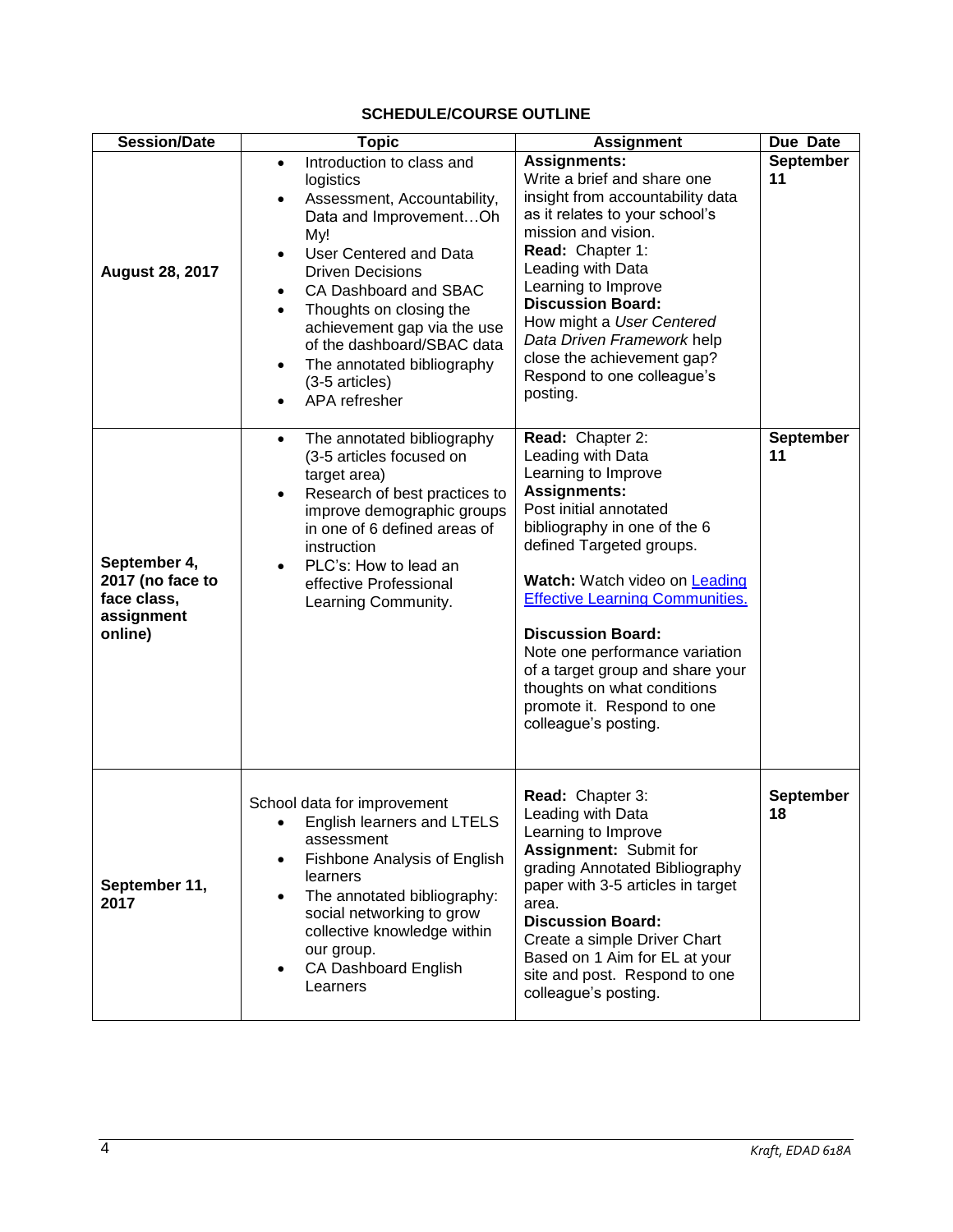| <b>Session/Date</b>    | <b>Topic</b>                                                                                                                                                                                                                                                                                                                                                                                                       | <b>Assignment</b>                                                                                                                                                                                                                                                                                                                                                                                               | Due Date               |
|------------------------|--------------------------------------------------------------------------------------------------------------------------------------------------------------------------------------------------------------------------------------------------------------------------------------------------------------------------------------------------------------------------------------------------------------------|-----------------------------------------------------------------------------------------------------------------------------------------------------------------------------------------------------------------------------------------------------------------------------------------------------------------------------------------------------------------------------------------------------------------|------------------------|
| September 18,<br>2017  | Linking data to goals and<br>$\bullet$<br>planning<br><b>Special Education students</b><br>and assessment<br>Fishbone Analysis of<br>$\bullet$<br><b>Students with Disability</b><br>Preview the mini literature<br>$\bullet$<br>review<br><b>CA Dashboard Students with</b><br>$\bullet$<br>Disabilities (SWD)                                                                                                    | Read: Chapter 4:<br>Leading with Data<br>Learning to Improve<br><b>Discussion Board:</b><br>Create a simple Driver Chart<br>Based on 1 Aim for SWDs and<br>post. Respond to one<br>colleague's posting.<br>Assignment: Post a brief of the<br>focus (theme) for mini literature<br>review and a reflection of how<br>this theme connects to current<br>evidence.                                                | <b>September</b><br>25 |
| September 25,<br>2017  | Formative and summative<br>$\bullet$<br>assessments<br><b>CA Dashboard Students</b><br>$\bullet$<br><b>Economically Disadvantage</b><br>(SED)<br>Fishbone Analysis of SED<br>$\bullet$<br>Update on field study<br>$\bullet$<br>progress<br><b>Comparing Definitions of</b><br>$\bullet$<br>Assessments:<br>ELA/ELD<br>$\circ$<br>Framework<br><b>SBAC</b><br>$\circ$<br>CCSS ELA & Math<br>$\Omega$<br>Case Study | Read: Chapter 5:<br>Leading with Data<br><b>Watch: Margaret Heritage</b><br><b>Formative Assessment</b><br>Discussion Board: How might<br>the definition of formative<br>assessment, as defined by<br>Heritage, support teachers to<br>lead with data? What is a<br>challenge and a benefit?<br>Respond to one colleague's<br>posting.<br>Assignment: Outline of Mini<br>Literature Review and<br>bibliography. | October 2              |
| <b>October 2, 2017</b> | Multiple measures<br>$\bullet$<br>Alternative assessments<br>Preview data collection<br><b>CA School Dashboard Equity</b><br>$\bullet$<br>Report                                                                                                                                                                                                                                                                   | Read: Leading with Data<br>(Chapters 6, 7)<br><b>Assignment: Literature Review</b><br>Watch: How do schools<br>promote equity among<br>students?<br><b>Discussion Board: Post a</b><br>reflection on Pedro Noguera<br>definition of equity and the data<br>evidenced in your school's<br>equity report.                                                                                                         | October 9              |
| October 9, 2017        | Local Control Funding and<br>$\bullet$<br>Involving the community in<br>data based decision making                                                                                                                                                                                                                                                                                                                 | Read:<br>Leading with Data (Chapter 8)<br><b>Assignment: Case Study</b><br><b>Discussion Board: Post</b><br>Diagram-Data based Causal<br>Analysis of Site System and brief<br>reflection. Respond to one<br>colleague's posting.                                                                                                                                                                                | October 16             |
| October 16             | <b>Final Discussions and</b><br>Presentations of Learning                                                                                                                                                                                                                                                                                                                                                          |                                                                                                                                                                                                                                                                                                                                                                                                                 |                        |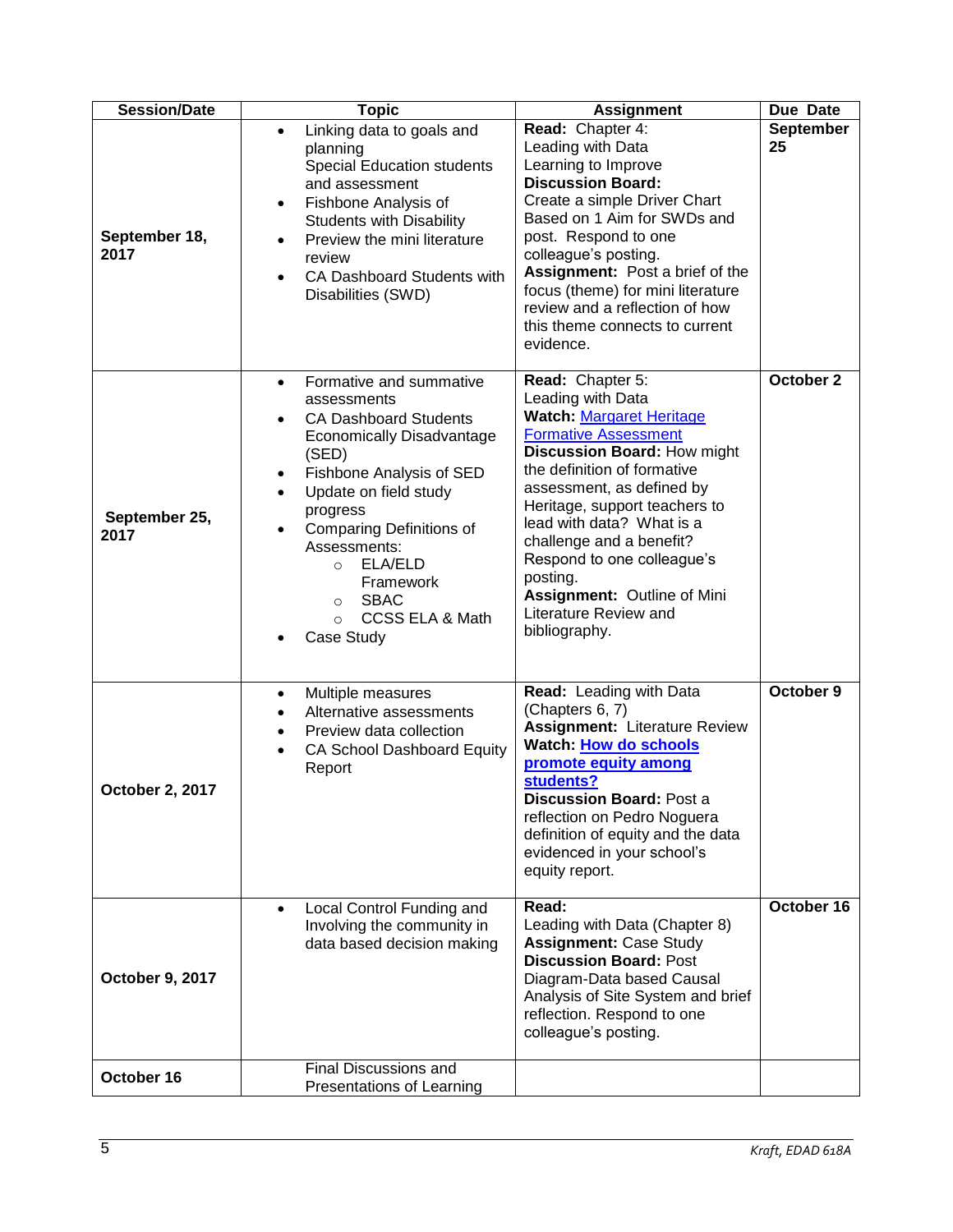# **COURSE REQUIREMENTS AND GRADED COURSE COMPONENTS**

# **Course Assignments**

The following factors will be considered in determining a final grade:

| <b>Assessments</b>                                                                                                                                                                                                                                                                                                                                                                                   | Due date                                                      | <b>Grade points</b>    |
|------------------------------------------------------------------------------------------------------------------------------------------------------------------------------------------------------------------------------------------------------------------------------------------------------------------------------------------------------------------------------------------------------|---------------------------------------------------------------|------------------------|
| <b>Participation:</b><br>Students will complete a Discussion Boards from the readings to<br>participate in a group discussion. The discussion will be led by a<br>prompt, but may evolve into something deeper.<br>Contribute to the discussion for each module. One original post<br>and                                                                                                            | Weekly with the<br>first post due by<br>11:55 PM on<br>Sunday | 40 points              |
| one peer responses are required for each discussion post.                                                                                                                                                                                                                                                                                                                                            | Weeks 1-8                                                     |                        |
| <b>Assignments:</b><br>Students will complete 3 assignments throughout the 8 modules.<br>The assignments will consist of annotated bibliographies,<br>literature review, and case studies.                                                                                                                                                                                                           | Weeks 3, 6, and<br>8                                          |                        |
| <b>Assignment 1:</b> Annotated bibliography: Use the three<br>annotated bibliographies to write a brief literature review with an<br>intro, a review of the 3 articles, and a summary. Post in<br>assignments.                                                                                                                                                                                       | September 18                                                  | 15 points              |
| <b>Assignment 2: Literature review: Using the bibliography</b><br>sources from your annotated bibliography group and continuing<br>to research more articles, write a 2-3 page literature review on<br>best practices with at least 3 citations and references. For those<br>of you also in 694-2, this will be the launching of your thesis<br>literature review.                                   | October 9                                                     | 20 points<br>25 points |
|                                                                                                                                                                                                                                                                                                                                                                                                      | October 16                                                    |                        |
| <b>Assignment 3: Case Study: Using the same theme as your</b><br>literature review, collect and summarize assessment data from<br>one demographic student group at your school site or district that<br>is lower than the school average. Use existing data that is part of<br>normal school activity. For those of you also in 694-2, this will be<br>the launching of your thesis data collection. |                                                               |                        |
| <b>Total</b>                                                                                                                                                                                                                                                                                                                                                                                         |                                                               | 100                    |

Note: All assignments must be submitted electronically on Cougar Courses on or before due dates and times. Multiple faculty will be reviewing, grading, and commenting on your work.

#### **Grading Standards**

The assignments will be scored based on the 100 point scale above. Final course grades will be based on the following grading scale:

 $A = 90 - 100%$  $B = 80 - 89%$  $C = 70 - 79%$ 

### **Final Exam Statement**

There is no final exam in this course.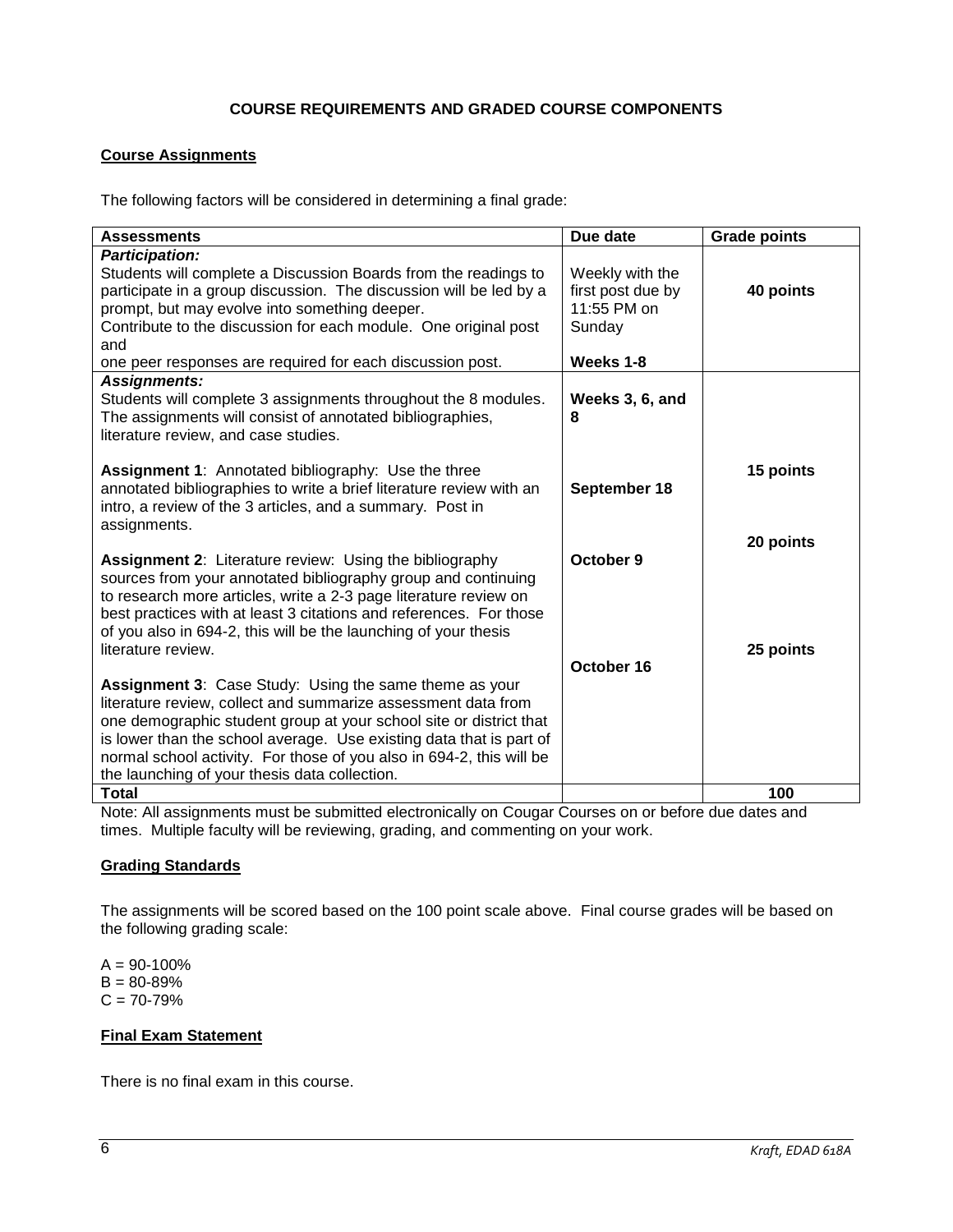# **School of Education Attendance Policy**

Due to the dynamic and interactive nature of courses in the School of Education, all students are expected to attend all classes and participate actively. At a minimum, a student must attend more than 80% of class time, or s/he may not receive a passing grade for the course at the discretion of the instructor. Individual instructors may adopt more stringent attendance requirements. Should the student have extenuating circumstances, s/he should contact the instructor as soon as possible. *(Adopted by the COE Governance Community, December, 1997).* 

# **Policy on Late/Missed Work**

Assignments are given based on expectations of "mastery" of the content and academic format for the assignments. Based on the instructor's early grading feedback, students may make improvements on assignments and may resubmit an assignment for grade consideration before the deadline date. Late assignments will lose one point for each day they are late.

# **CSUSM Academic Honesty Policy**

Students will be expected to adhere to standards of academic honesty and integrity, as outlined in the Student Academic Honesty Policy. All assignments must be original work, clear and error-free. All ideas/material that are borrowed from other sources must have appropriate references to the original sources. Any quoted material should give credit to the source and be punctuated accordingly.

Academic Honesty and Integrity: Students are responsible for honest completion and representation of their work. Your course catalog details the ethical standards and penalties for infractions. There will be zero tolerance for infractions. If you believe there has been an infraction by someone in the class, please bring it to the instructor's attention. The instructor reserves the right to discipline any student for academic dishonesty, in accordance with the general rules and regulations of the university. Disciplinary action may include the lowering of grades and/or the assignment of a failing grade for an exam, assignment, or the class as a whole.

Incidents of Academic Dishonesty will be reported to the Dean of Students. Sanctions at the University level may include suspension or expulsion from the University.

Refer to the full Academic Honesty Policy at: [http://www.csusm.edu/policies/active/documents/Academic\\_Honesty\\_Policy.html](http://www.csusm.edu/policies/active/documents/Academic_Honesty_Policy.html)

# **Plagiarism**

As an educator, it is expected that each candidate (course participant) will do his/her own work, and contribute equally to group projects and processes. Plagiarism or cheating is unacceptable under any circumstances. If you are in doubt about whether your work is paraphrased or plagiarized see the Plagiarism Prevention for Students website [http://library.csusm.edu/plagiarism/index.html.](http://library.csusm.edu/plagiarism/index.html) If there are questions about academic honesty, please consult the University catalog.

# **Students with Disabilities Requiring Reasonable Accommodations**

Students with disabilities who require reasonable accommodations must be approved for services by providing appropriate and recent documentation to the Office of Disable Student Services (DSS). This office is located in Craven Hall 4300, and can be contacted by phone at (760) 750-4905, or TTY (760) 750-4909. Students authorized by DSS to receive reasonable accommodations should meet with their instructor during office hours or, in order to ensure confidentiality, in a more private setting.